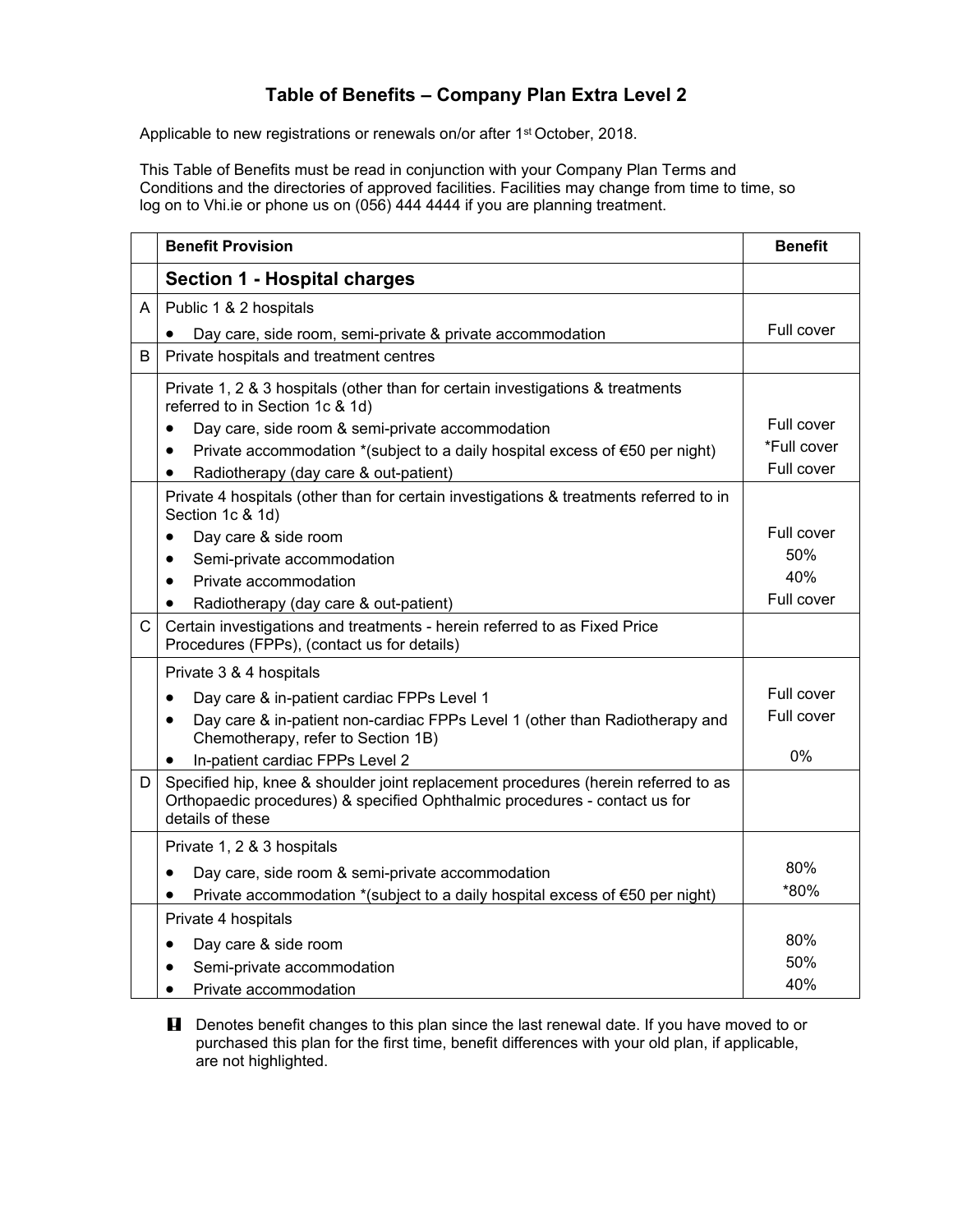|    | When carried out as a Fixed Price Procedure (contact us for details)                                                                                                  |                                      |
|----|-----------------------------------------------------------------------------------------------------------------------------------------------------------------------|--------------------------------------|
|    | Private 3 & 4 hospitals                                                                                                                                               | 80%                                  |
|    | <b>Section 2 - Consultants' fees/GP procedures</b>                                                                                                                    |                                      |
| A  | In-patient treatment, day-care/side room/out-patient & GP procedures                                                                                                  |                                      |
|    | Participating consultant/GP<br>٠                                                                                                                                      | Full cover                           |
|    | Non-participating consultant/GP                                                                                                                                       | Standard<br>benefit                  |
|    | Section 3 - Psychiatric cover (read in conjunction with Section<br>1)                                                                                                 |                                      |
| A  | In-patient psychiatric cover                                                                                                                                          | 180 days                             |
| B  | Day care psychiatric treatment for approved day care programmes                                                                                                       | Contact us for<br>further details    |
| C  | In-patient treatment for alcoholism, drug or other substance abuse in any 5 year<br>period                                                                            | 91 days                              |
| D  | Out-patient mental health treatment (in an approved out-patient mental health<br>centre) $H$                                                                          |                                      |
|    | Mental health assessment in every 2 year period<br>$\bullet$                                                                                                          | €100 per<br>member                   |
|    | Mental health therapy, 12 visits<br>$\bullet$                                                                                                                         | €100 per visit                       |
|    | Section 4 - Maternity & BabyH                                                                                                                                         |                                      |
| A  | Normal confinement                                                                                                                                                    |                                      |
|    | Public hospital benefit (up to 3 days)                                                                                                                                | Full cover                           |
|    | Caesarean delivery (as per hospital benefits listed)                                                                                                                  | <b>Refer Section</b>                 |
|    | Home birth benefit                                                                                                                                                    | €3,500                               |
| B  | In-patient maternity consultant fees (per Schedule of Benefits for Professional<br>Fees)                                                                              | Agreed<br>charges                    |
| C  | Post-natal home nursing                                                                                                                                               |                                      |
|    | Following 1 nights stay<br>$\bullet$                                                                                                                                  | €1,300                               |
|    | Following 2 nights stay                                                                                                                                               | €650                                 |
| D. | <b>Vhi Fertility Programme</b>                                                                                                                                        |                                      |
|    | Fertility benefit - benefit per member, towards the cost of specified fertility tests<br>and treatments carried out in a Vhi Participating Fertility Treatment Centre |                                      |
|    | Initial consultation<br>٠                                                                                                                                             | €100 discount<br>at point of<br>sale |
|    | AMH & Semen Analysis tests                                                                                                                                            | €100 discount<br>at point of<br>sale |
|    | Egg freezing - once per lifetime                                                                                                                                      | €1,000                               |
|    | Sperm freezing - once per lifetime                                                                                                                                    | €125                                 |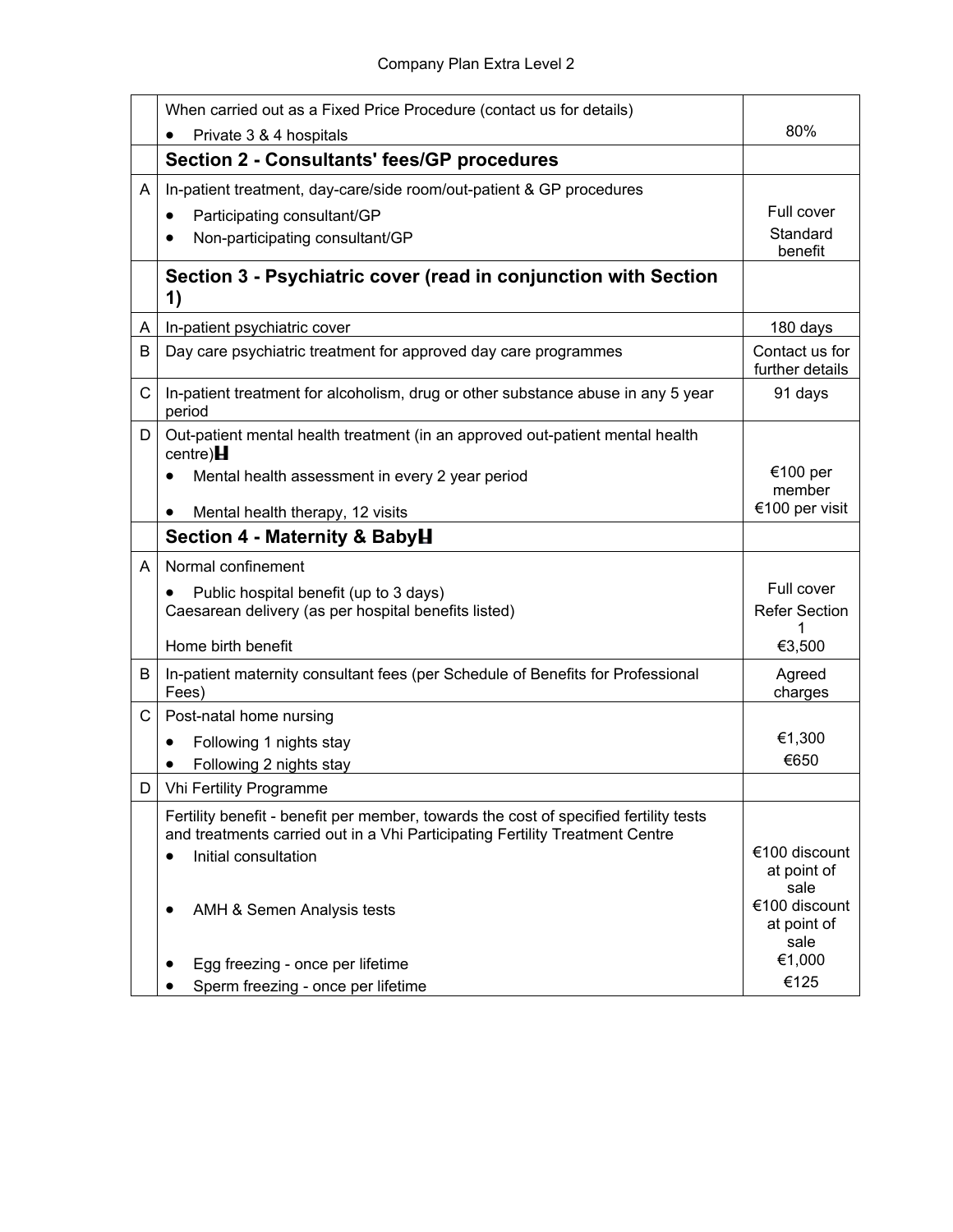|   | IUI - up to 2 treatments per lifetime, female members only<br>$\bullet$                                                                                                                                                                | €450 per                                                                           |
|---|----------------------------------------------------------------------------------------------------------------------------------------------------------------------------------------------------------------------------------------|------------------------------------------------------------------------------------|
|   | IVF or ICSI - up to 2 treatments per lifetime, female members only<br>$\bullet$                                                                                                                                                        | treatment*<br>€1,000 per<br>treatment*                                             |
|   | Fertility counselling - 4 sessions per treatment carried out in a Vhi Participating<br><b>Fertility Treatment Centre</b>                                                                                                               | €40 per<br>session                                                                 |
|   | Fertility support services - Acupuncturists & Dieticians visits<br>$\bullet$                                                                                                                                                           | <b>Refer Section</b><br>9                                                          |
|   | * These benefits are co-funded by Vhi and the Vhi Participating Fertility Treatment<br>Centre                                                                                                                                          |                                                                                    |
| E | Maternity & Baby Bundle                                                                                                                                                                                                                |                                                                                    |
|   | Maternity Yoga and Pilates classes<br>$\bullet$                                                                                                                                                                                        | 75% cover up                                                                       |
|   | One maternity scan<br>$\bullet$                                                                                                                                                                                                        | to a combined                                                                      |
|   | Breast-feeding consultations<br>$\bullet$                                                                                                                                                                                              | limit of $€600$                                                                    |
|   | Baby massage classes<br>$\bullet$                                                                                                                                                                                                      | and                                                                                |
|   | Baby swim classes<br>$\bullet$                                                                                                                                                                                                         | no excess                                                                          |
|   | Ante natal course                                                                                                                                                                                                                      |                                                                                    |
|   | Section 5 - Cancer care and other benefits <b>H</b>                                                                                                                                                                                    |                                                                                    |
| A | Genetic testing for cancer                                                                                                                                                                                                             |                                                                                    |
|   | Initial consultation for genetic testing for cancer *<br>$\bullet$                                                                                                                                                                     | 50% cover                                                                          |
|   | Genetic test - for specified genetic mutations to be carried out in an approved<br>$\bullet$<br>clinic *                                                                                                                               | Full cover                                                                         |
|   | Preventative (Prophylactic) treatment following on from the genetic test                                                                                                                                                               | Covered up to<br>the levels for<br>hospital<br>treatment<br>listed in<br>Section 1 |
|   | * These benefits are available immediately for existing Vhi customers with no<br>waiting periods. There is a 26 week new conditions waiting period for new joiners<br>and a two year waiting period for transfers from another insurer |                                                                                    |
| B | Mammograms in an approved mammogram centre in each 24 month period,<br>covered in accordance with our rules (contact us for details)                                                                                                   | Full cover                                                                         |
| C | Cancer care support - one night's accommodation for each treatment                                                                                                                                                                     | €100 per night                                                                     |
| D | Manual lymph drainage following cancer treatment - 10 visits                                                                                                                                                                           | €50 per visit                                                                      |
| E | Clinical psychology counselling for oncology treatment (psycho oncology<br>counselling) - 10 visits                                                                                                                                    | <b>Refer Section</b><br>9                                                          |
| F | Additional cancer support benefits                                                                                                                                                                                                     |                                                                                    |
|   | Wig/ hairpiece, post-mastectomy bra, swimsuit, surgical prosthesis following<br>cancer treatment<br>No excess applies, but subject to the benefit maximum for medical and surgical                                                     | Full cover                                                                         |
|   | appliances set out below                                                                                                                                                                                                               |                                                                                    |
| G | Other benefits in Section 5                                                                                                                                                                                                            |                                                                                    |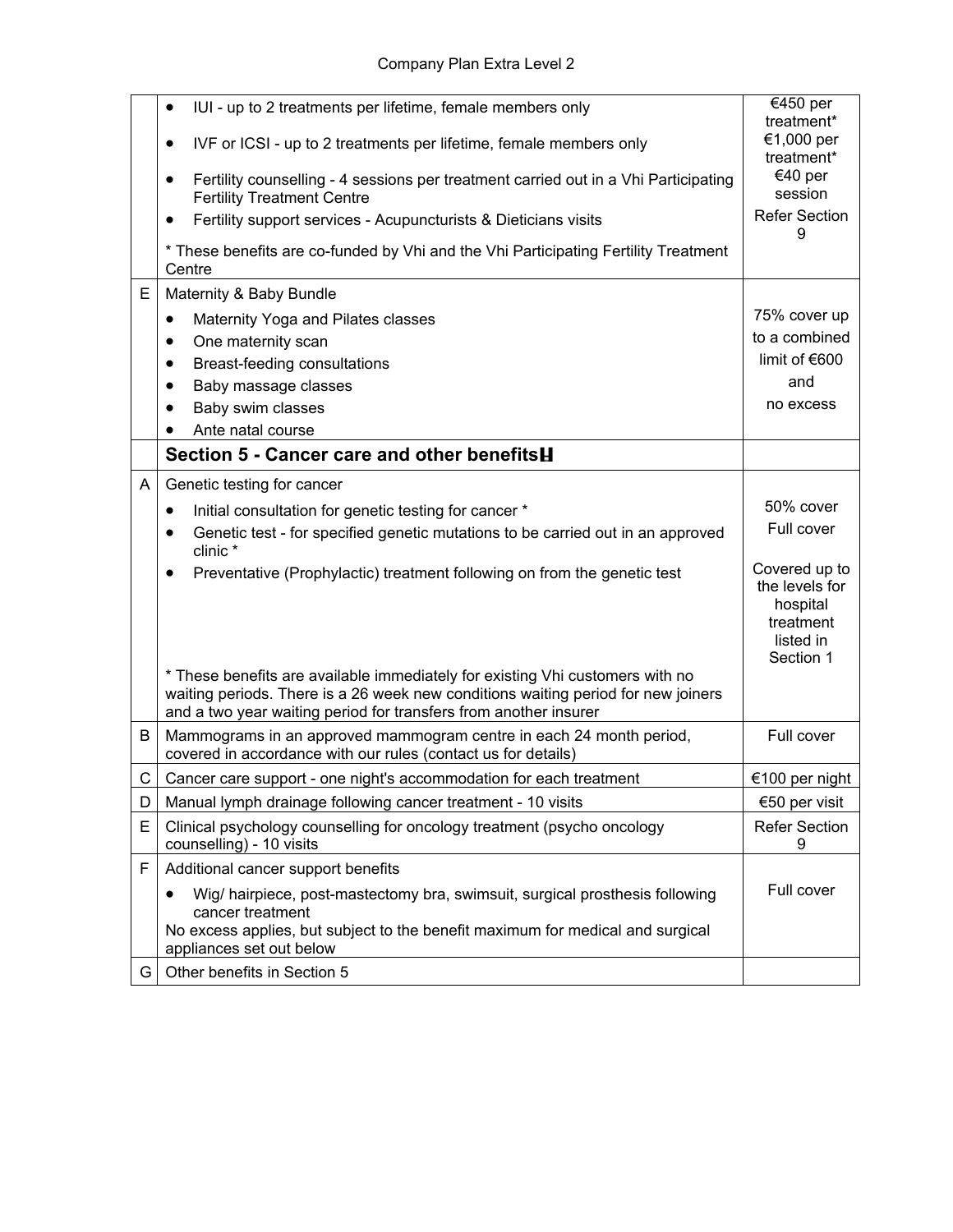|    | Vhi Healthcare approved medical and surgical appliances - subject to an excess of<br>€300 per member per year (contact us for details of eligible appliances) | €6,500 per<br>member year |
|----|---------------------------------------------------------------------------------------------------------------------------------------------------------------|---------------------------|
|    | Convalescent care - first 14 nights                                                                                                                           | €30 per night             |
|    | Vhi Hospital@Home                                                                                                                                             | Full cover                |
|    | Child home nursing - 28 days per calendar year                                                                                                                | €100 per day              |
|    | Parent accompanying child - 14 days per calendar year, following a stay in excess<br>of 3 days in hospital                                                    | €100 per day              |
|    | Return home benefit                                                                                                                                           | €100 per<br>claim         |
|    | <b>Vhi VisionCare</b>                                                                                                                                         |                           |
|    | Vhi VisionCare E-Screen (available through Vhi.ie/myvhi)<br>٠                                                                                                 | Full cover                |
|    | Comprehensive eye exam carried out by a VSP eye-care professional in each<br>$\bullet$<br>24 month period - subject to Vhi VisionCare E-Screen referral       | Full cover                |
|    | <b>Section 6 - Transport costs</b>                                                                                                                            |                           |
| A  | Transport costs (covered in accordance with our rules)                                                                                                        | Agreed<br>charges         |
|    | <b>Section 7 - Cover outside Ireland</b>                                                                                                                      |                           |
| A  | Emergency treatment abroad                                                                                                                                    | €100,000                  |
| B  | Elective treatment abroad (subject to prior approval)                                                                                                         |                           |
|    | Surgical procedures available in Ireland (as per level of cover in Ireland)                                                                                   | €100,000                  |
|    | Treatment not available in Ireland                                                                                                                            | €100,000                  |
|    | <b>Section 8</b>                                                                                                                                              |                           |
| A  | In-patient MRI scans (covered in accordance with Section 1)                                                                                                   | Agreed<br>charges         |
| B  | Out-patient MRI scans                                                                                                                                         |                           |
|    | Category 1 - approved MRI centres<br>٠                                                                                                                        | Full cover                |
|    | Category 2 - approved MRI centres, agreed MRI charges & consultant<br>$\bullet$<br>Radiologists fees (subject to an excess of €125 per scan)                  | Full cover                |
| C  | PET-CT scans (covered in accordance with our rules)                                                                                                           | Agreed<br>charges         |
| D. | CT Scans (covered in accordance with our rules) $\blacksquare$                                                                                                | Full cover                |
|    | Section 9 - Day-to-day medical expenses (benefits are per visit,<br>per member, unless otherwise indicated) H                                                 |                           |
| A  | General practitioner - unlimited visits                                                                                                                       | 75%                       |
| B  | Consultant consultation - unlimited visits                                                                                                                    | 75%                       |
| С  | Pathology - consultants' fees                                                                                                                                 | 75%                       |
| D. | Radiology - consultants' fees for professional services                                                                                                       | 75%                       |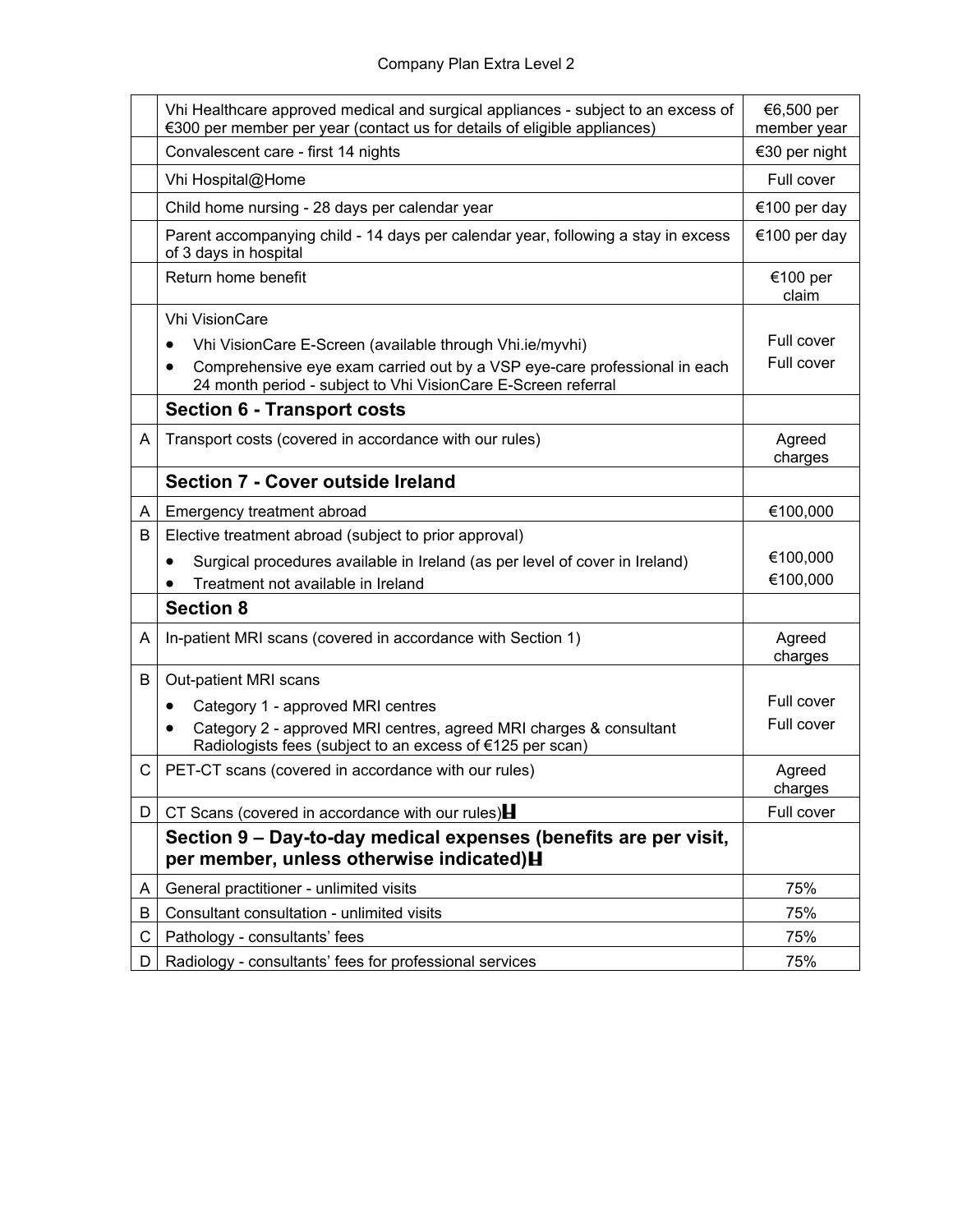| E  | Pathology/Radiology or other diagnostic tests (refer to Section 8 for out-patient<br>MRI benefits) - 75% of agreed charges in an approved out-patient centre. Contact<br>us for details of eligible diagnostic tests and reimbursements                | €1,000 per<br>year    |
|----|--------------------------------------------------------------------------------------------------------------------------------------------------------------------------------------------------------------------------------------------------------|-----------------------|
| F  | Pre- and post-natal care (combined visits)                                                                                                                                                                                                             | €500                  |
| G  | Dental practitioner - 12 visits                                                                                                                                                                                                                        | €40                   |
| H  | Practice nurse - unlimited visits                                                                                                                                                                                                                      | 75%                   |
| L  | STI screening                                                                                                                                                                                                                                          | Up to €100            |
| J  | Physiotherapist - 12 visits                                                                                                                                                                                                                            | €40                   |
| K  | Clinical Psychologist - 12 visits                                                                                                                                                                                                                      | €40                   |
| L  | Acupuncturists, Chiropractors, Osteopaths, Physical therapists, Reflexologists -<br>unlimited visits                                                                                                                                                   | 75%                   |
| M  | Chiropodists/Podiatrists, Dieticians, Occupational therapists, Speech therapists,<br>Orthoptists - unlimited visits                                                                                                                                    | 75%                   |
| N  | Optical – eye tests and glasses/contact lenses – 75% of charges in each 24 month<br>period (^Payment will be made directly to the provider if attending a VSP network<br>provider, and will not be subject to the annual excess or the annual maximum) | €150^                 |
| O  | Hearing test in each 2 year period                                                                                                                                                                                                                     | €50                   |
| P  | Health screening - in each 24 month period, covered in accordance with our rules<br>(contact us for details) *                                                                                                                                         |                       |
|    | Lifestage screening programme in a Vhi Medical Centre                                                                                                                                                                                                  | €200 per              |
|    |                                                                                                                                                                                                                                                        | screen<br>75% cover   |
| Q  | Dexa scans in an approved dexa scan centre<br>Accident & emergency cover - 2 visits                                                                                                                                                                    | €75                   |
| R  | Child counselling - 8 visits                                                                                                                                                                                                                           | €30                   |
| S  | Foetal screening, in the year of the birth                                                                                                                                                                                                             | €200 per              |
|    |                                                                                                                                                                                                                                                        | pregnancy             |
| Т  | <b>Travel vaccinations</b>                                                                                                                                                                                                                             | €100 per year         |
| U  | Clinical psychology counselling for oncology treatment (psycho oncology<br>counselling)* - 10 visits                                                                                                                                                   | €50 per visit         |
| V  | Strength & Conditioning Coach - 3 visits                                                                                                                                                                                                               | €40                   |
| Wl | Vhi SwiftCare exclusive benefit to Vhi customers*                                                                                                                                                                                                      |                       |
|    | • Initial consultation (charge is $\epsilon$ 125 – you pay $\epsilon$ 50)                                                                                                                                                                              | €75                   |
|    | Follow-up treatment package after this consultation for x-rays, tests & medical<br>aids (maximum you will pay is €100 for this follow-up treatment)                                                                                                    | 50% of total<br>costs |
|    | Vhi SwiftCare appointment services*                                                                                                                                                                                                                    |                       |
|    | Consultant consultation (orthopaedic, oral maxillofacial & sports medicine)                                                                                                                                                                            | 75%                   |
|    | Dental practitioner - 12 visits                                                                                                                                                                                                                        | €40                   |
|    | Physiotherapist - 12 visits                                                                                                                                                                                                                            | €40                   |
| Х  | Vhi paediatric clinic*                                                                                                                                                                                                                                 |                       |
|    | Initial Consultant consultation<br>٠                                                                                                                                                                                                                   | 75%                   |
|    | Follow up paediatric treatment and services after this consultation including<br>lactation consultant, dietician, ultrasound, blood tests and x-ray                                                                                                    | 50% of total<br>costs |